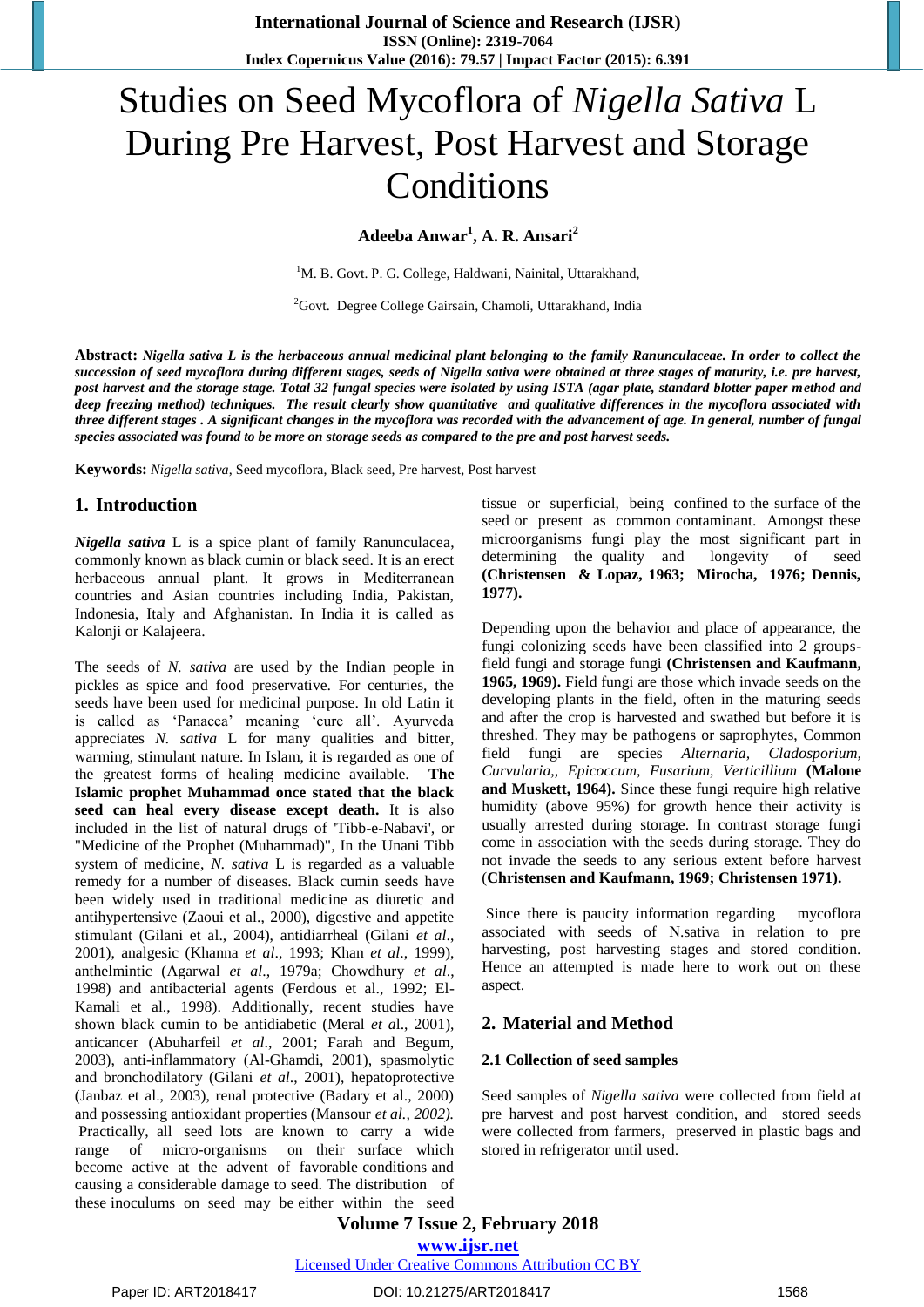#### **2.2 Seed health testing**

The fungi associated with seeds were detected by incubation method.

**Incubation method** - Three incubation methods i.e. agar plate method, blotter method and deep freezing method as proposed by **ISTA (1985)** with seed collected at pre and post harvest and storage condition .

**2.2.1 Agar Plate Method -** In case of agar plate method, Potato Dextrose Agar (PDA) was poured aseptically in the sterilized glass petridishes of 9.00 cm diameter at the rate of about 15 ml per petriplate. After solidification of the medium 10 seeds per petriplate were plated. The seeds prior to plating on PDA were surface sterilized by emerging mercuric chloride solution (0.1 %) for 30 sec and subsequently rinsing for 3 times in sterilized distilled water. The petriplates were later incubated at  $25\pm1$  °C for seven days under 12 hours alternating cycle of near ultra violet (NUV) light and darkness. The seeds were examined for the presence of fungal growth after five to eight days of incubation.

**2.2.2 Blotter method-** Three layers of sterilized blotter were jointly soaked in sterilized distilled water and were kept in sterilized petridishes of 9 cm diameter. The seeds were sterilized by emerging in mercuric chloride solution (0.1%) for 30 sec and subsequently rinsing for 3 times in sterilized distilled water. 10 seeds per petridish were placed on blotter paper at equal distance. The petriplates were incubated at  $25\pm1\textsuperscript{o}$  for 7 days under 12 hr alternating cycle of near ultra violet (NUV) light and darkness . The seeds were examined on eight day under sterio scopic binocular microscope for the presence of seed born fungi.

**2.2.3 Deep freezing method**- Three layers of sterilized blotter were jointly soaked in sterilized distilled water and were kept in sterilized petridishes of 9 cm diameter. The seeds were sterilized by emerging in mercuric chloride solution (0.1%) for 30 sec and subsequently rinsing for 3 times in sterilized distilled water. Seeds were placed at the rate of 10 seeds per plate on moistened blotter. Petridishes were incubated at  $25\pm1\textsuperscript{o}$ C for 24 hr under 12hr alternating cycle of near ultraviolet (NUV) light and darkness, for next 24 hr then plates were incubated at  $-20^{\circ}$ C in dark and keep black under original condition for the next 6 days. After eight days of incubation seeds were examined with the help of stereoscopic binocular microscope.

Identification of the fungal species were done on the basis of sporulation, conidial characteristics, fruiting structures etc. developed on the surface of seeds with the help of identification manuals.

## **3. Result**

#### **3.1 Pre harvest seeds**

A total of 11 species belonging to seven genera were recorded from pre harvest seeds of *N. sativa* L *. Alternaria alternate, A. tenuissima, A. solani, Aspergillus flavus A. fumigates, A. niger, Chaetomium globosum, Cladosporium hebarum, Curvularia lunata, Memnoniella echinata, Mucor spp.* by blotter, agar plate and deep freezing methods

## **3.2 Post harvest seeds**

A total of 18 species belonging to ten genera were recorded from post harvest seeds of *N. sativa* L i. e. .*Alternaria alternate, A. longissima, A. tenuissima, A. solani, Aspergillus flavus, A. fumigates, A. niger, A. nidulans, A. ochraceus, Cheatomium globusum, Cladosporium herbarum, Curvularia lunata, Fusarium solani, Memnoniella echinata, Mucor spp, Penicillium restrictum, Rhizopus nigricans, Trichoteicium roseum* by blotter, agar plate and deep freezing methods.

#### **3.3 Stored seed**

A total of 28 species belonging to 17 genera were recorded from post stored seeds of *N. sativa* L i.e. *Alternaria alternate, A. longissima, A. tenuissima, A.solani, Aspergillus flavus, A. fumigates, A. luchuensis, A.niger, A. ochracius, A. tamari, A. sulplureus, A.vercicolor, Cheatomium globusum, Cheatomium spp,. Cladosporium herbarum, Curvularia lunata, Emerceslla nidulance, Epicoccum nigrum, Fusarium moniliforme , F. oxysporium, Fusarium solani , Memnoniella echinata, Mucor spp., Nigrospora viridea, Penicillium citrinum, P. restrictum*, Phoma spp., *Trichoteicium roseum , Rhizoctonia solani,Rhizopus nigricans, and Verticillium terrestre* by blotter, agar plate and deep freezing methods.

## **4. Discussion**

In order to collect the succession of seed mycoflora during different stages seeds of *N. sativa* L were obtained at three stages of maturity, i.e. pre harvest, post harvest and the storage stage. Total 32 fungal species belonging to 17

|   |                      | Pre harvest<br>seeds     |              |      | Post harvest<br>seeds |                |       | Stored seeds |                |       |
|---|----------------------|--------------------------|--------------|------|-----------------------|----------------|-------|--------------|----------------|-------|
|   | Fungi isolated       |                          |              |      |                       |                |       |              |                |       |
|   |                      | Ager                     | Blotter Deep |      | Ager                  | <b>Blotter</b> | Deep  | Ager         | <b>Bloteer</b> | Deep  |
|   |                      | plate                    | paper        |      | freez plate           | plate          | freez | plate        | paper          | freez |
|   | Alternaria alternata | $^+$                     |              | ÷    | $^+$                  |                |       | $\pm$        | $^+$           |       |
|   | A. longissima        |                          |              | ۰    |                       |                |       |              | $^{+}$         |       |
|   | A. tenuissima        | $^+$                     |              | -    |                       |                |       |              | $^+$           |       |
|   | A. solani            | $\overline{\phantom{0}}$ |              | ۰    | $^{+}$                |                |       | $^{+}$       |                |       |
|   | Aspergillus flavus   | $^{+}$                   |              | $^+$ | $^{+}$                |                | $^+$  |              | $^{+}$         |       |
|   | A. fumigatus         | $^+$                     |              |      | $^+$                  |                | $^+$  | $^+$         | $^{+}$         |       |
| - | A. luchuensi         |                          |              |      |                       |                |       |              | $^+$           |       |

**Table:** Fungi detected from pre harvest, post harvest & stored seeds of *Nigella sativa* L

# **Volume 7 Issue 2, February 2018 <www.ijsr.net>**

[Licensed Under Creative Commons Attribution CC BY](http://creativecommons.org/licenses/by/4.0/)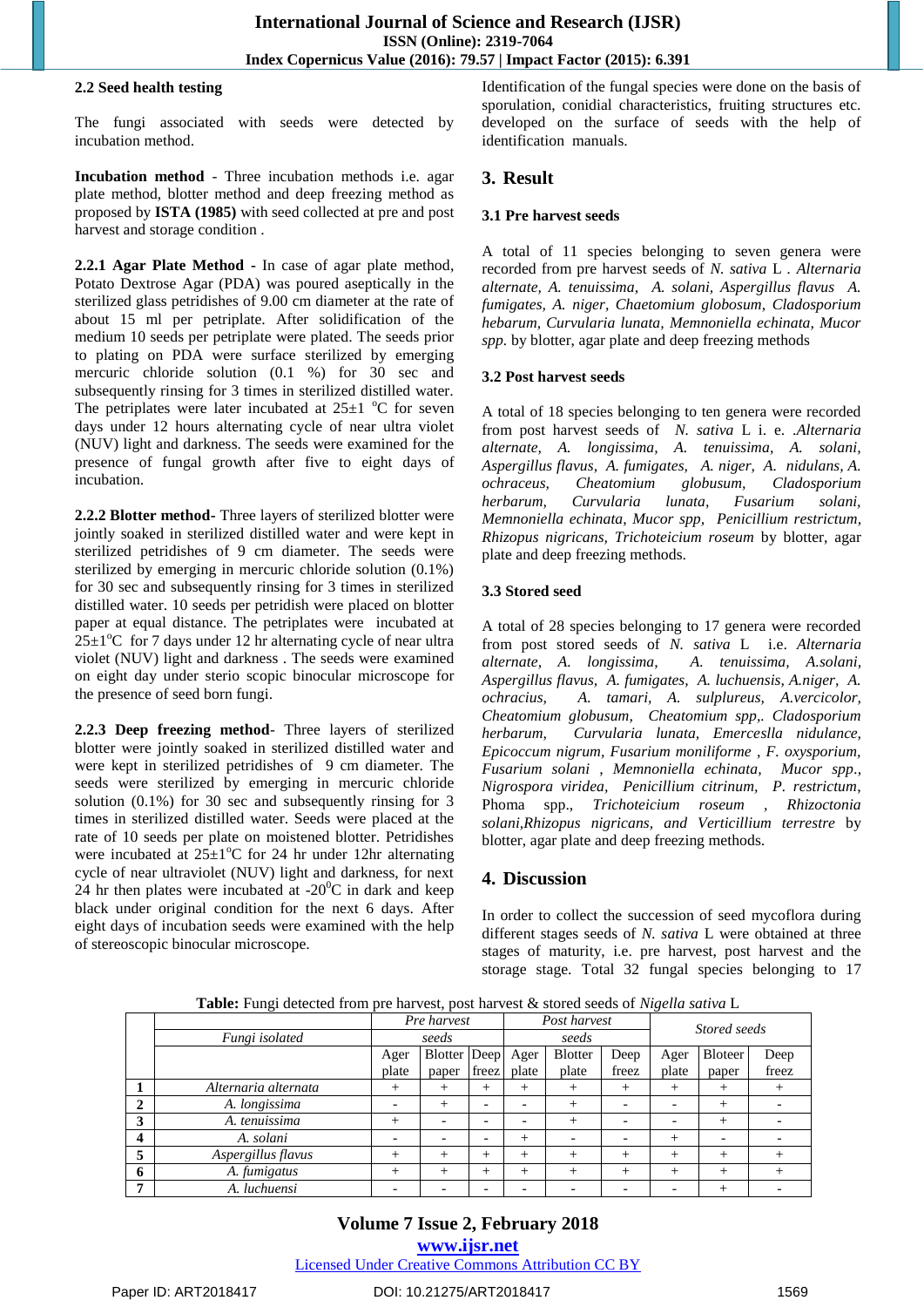## **International Journal of Science and Research (IJSR) ISSN (Online): 2319-7064 Index Copernicus Value (2016): 79.57 | Impact Factor (2015): 6.391**

| 8  | A. nidulens             | $\overline{\phantom{a}}$ |                          | $\overline{\phantom{a}}$ | $+$                      |                          | ÷                        |                          |                          |                          |
|----|-------------------------|--------------------------|--------------------------|--------------------------|--------------------------|--------------------------|--------------------------|--------------------------|--------------------------|--------------------------|
| 9  | A.niger                 | $\overline{\phantom{a}}$ | $\overline{\phantom{a}}$ | $\overline{\phantom{a}}$ | $+$                      | $+$                      | $+$                      | $\overline{\phantom{a}}$ | $+$                      | $+$                      |
| 10 | A. ochracius            | $\overline{\phantom{a}}$ | $\overline{\phantom{a}}$ | $\overline{\phantom{0}}$ | ÷,                       | $\overline{\phantom{a}}$ | $\overline{a}$           | $+$                      | $\overline{\phantom{a}}$ | $\overline{a}$           |
| 11 | A. restictus            | ÷,                       | $\overline{\phantom{a}}$ | $\overline{\phantom{a}}$ | ÷,                       | $\overline{\phantom{a}}$ | $\overline{a}$           | ÷,                       | $+$                      | $\overline{\phantom{a}}$ |
| 12 | A. sulphureus           | ÷,                       | $\overline{\phantom{a}}$ | $\overline{\phantom{0}}$ | $\overline{\phantom{m}}$ | $\overline{\phantom{a}}$ | $\qquad \qquad -$        | $\overline{\phantom{0}}$ | $+$                      | $\overline{\phantom{a}}$ |
| 13 | A. versicolor           | ÷,                       | $\overline{\phantom{a}}$ | $\overline{\phantom{a}}$ | $\overline{\phantom{a}}$ | $\overline{\phantom{a}}$ | $\qquad \qquad -$        | $+$                      | $\overline{\phantom{a}}$ | ۰                        |
| 14 | Cheatomium globusum     | $^{+}$                   | $+$                      | $^{+}$                   | $^{+}$                   | $+$                      | $^{+}$                   | $^{+}$                   | $^{+}$                   | $^{+}$                   |
| 15 | Cheatomium spp.         | $\overline{\phantom{a}}$ | $\overline{\phantom{a}}$ | $\overline{\phantom{a}}$ | $\overline{\phantom{m}}$ | $\overline{\phantom{a}}$ | $\overline{a}$           | $\overline{\phantom{a}}$ | $+$                      | $\overline{\phantom{a}}$ |
| 16 | Cladosporium herbarum   | $\overline{\phantom{a}}$ | $+$                      | $+$                      | $\overline{\phantom{m}}$ | $+$                      | $+$                      | $\overline{\phantom{a}}$ | $+$                      | $\overline{\phantom{a}}$ |
| 17 | Curvularia lunata       | $^{+}$                   | $+$                      | $^{+}$                   | $+$                      | $+$                      | $^{+}$                   | $+$                      | $^{+}$                   | $^{+}$                   |
| 18 | Emercella nidulance     | ÷,                       |                          | $\overline{\phantom{a}}$ | $\overline{\phantom{a}}$ | $\overline{\phantom{a}}$ | $\overline{\phantom{a}}$ | $\overline{\phantom{a}}$ | $^{+}$                   | $\overline{a}$           |
| 19 | Epicoccum purpurenscens | $\overline{\phantom{a}}$ | $\overline{\phantom{a}}$ | $\overline{\phantom{a}}$ | $\overline{\phantom{a}}$ | $\overline{\phantom{a}}$ | $\qquad \qquad -$        | $\overline{\phantom{a}}$ | $^{+}$                   | $^{+}$                   |
| 20 | Fusarium moniliforme    | $\overline{\phantom{a}}$ | $\overline{\phantom{a}}$ | $\overline{\phantom{a}}$ | $\overline{\phantom{a}}$ | $+$                      | $\qquad \qquad -$        | $\overline{\phantom{a}}$ | $\blacksquare$           | ۰                        |
| 21 | <i>F. oxysporium</i>    | $\overline{\phantom{a}}$ | $\overline{\phantom{a}}$ | $\overline{\phantom{a}}$ | $\overline{\phantom{a}}$ | $\overline{\phantom{a}}$ | -                        | $+$                      | $\overline{\phantom{a}}$ | $^{+}$                   |
| 22 | Fusarium solani         | $\overline{\phantom{a}}$ | $\overline{\phantom{a}}$ | $\overline{\phantom{a}}$ | $^{+}$                   | $+$                      | $\overline{a}$           | $\overline{\phantom{a}}$ | $^{+}$                   | ۰                        |
| 23 | Memnoniella echinata    | $^{+}$                   | $+$                      | $^{+}$                   | $^{+}$                   | $+$                      | $^{+}$                   | -                        | $+$                      | $\overline{\phantom{a}}$ |
| 24 | Mucor spp.              | $^{+}$                   |                          | $\overline{a}$           | $^{+}$                   |                          | ٠                        | $+$                      | $^{+}$                   | ۰                        |
| 25 | Nigrospora viridea      | $\overline{\phantom{a}}$ |                          |                          | $\overline{\phantom{a}}$ | $\overline{\phantom{a}}$ | -                        | $\overline{a}$           | $^{+}$                   | $\overline{\phantom{a}}$ |
| 26 | Penicillium citrinum    | $\overline{\phantom{0}}$ |                          | $\overline{a}$           | $\overline{\phantom{a}}$ | $\overline{\phantom{a}}$ | $^{+}$                   | $+$                      | $\overline{\phantom{a}}$ | $^{+}$                   |
| 27 | P. restrictum           | $\overline{\phantom{a}}$ | $\overline{\phantom{a}}$ | ÷                        | $\overline{\phantom{a}}$ | $\overline{\phantom{a}}$ | $\overline{a}$           | ÷,                       | $\overline{\phantom{a}}$ | $^{+}$                   |
| 28 | Phoma spp.              | $\overline{\phantom{0}}$ | $\overline{\phantom{a}}$ | $\overline{a}$           | $\overline{\phantom{a}}$ | $\overline{\phantom{a}}$ | $\overline{a}$           | $\overline{a}$           | $\overline{\phantom{a}}$ | ۰                        |
| 29 | Rhizoctonia solani      | $\overline{\phantom{a}}$ |                          |                          | $\overline{\phantom{a}}$ |                          | $\overline{a}$           | $\overline{a}$           | $+$                      | $^{+}$                   |
| 30 | Rhizopus nigricans      | $\overline{\phantom{a}}$ | $\overline{\phantom{a}}$ | ÷                        | $^{+}$                   | $+$                      | ۳                        | $+$                      | $+$                      | ۰                        |
| 31 | Trichoteicium roseum    | $\overline{a}$           | $\overline{\phantom{a}}$ | ÷                        | $\overline{\phantom{a}}$ | $\overline{\phantom{a}}$ | ÷                        | $+$                      | $+$                      | $\overline{\phantom{0}}$ |
| 32 | Verticillium terrestre  | $\overline{a}$           |                          |                          | $\overline{\phantom{a}}$ |                          |                          | $^{+}$                   | $\overline{\phantom{a}}$ | $^{+}$                   |

**\* + Present, - Absent**

genera were isolated by using Aagar plate method, standard blotter paper method and deep freezing method.

Some fungi for e.g. *Alternaria alternate, A. tenuissima, Aspergillus flavus, A. fumigates, Cheatomium globusum, Cladosporium herbarum, Curvularia lunata, Fusarium solani, Memnoniella echinata, Mucor spp* were found to be almost common occurrences in pre harvest, post harvest,and stored seeds.

Some fungi were specially isolated only from by specific stages for e.g. *A. longissima* from pre harvest, *Fusarium moniliforme, Cladosporium herbarum,* from post harvest stage, *A. luchuensi, A, nidulens, A. niger, A. ochracius, A. restictus, A.vercicolor, Cheatomium spp. Emercella nidulance, Epicoccum purpurenscens, Penicillium citrinum, P. restrictumm, Phoma spp, Rhizoctonia solani, Verticillium terrestre* from stored seeds *of N. sativa* **L***.*

Result of the experiment reveals that not only variation is recorded with regard to number of fungal species but also there is a variation in the quality of fungal flora associated with pre and post harvest and stored seeds samples. Christensen and Kaufmann (1969) has reported that qualitative and quantitative differences exist in mycoflora of seeds from pre and post harvested stages and during storage. Similar kind of qualitative and quantitative variation were reported by Clark *et al*, (1967, 1969) , Prasad *et al* (1980), Daivasikamini *et al* (1986), Picco *et a*l (1994), Rao *et al.* (2000).

Out of three methods adopted for detection of seed mycoflora, standard blotter method was proved to be superior to other methods as the total fungal colonies were more in stand blotter method.

# **References**

- [1] Abuharfeil, N. M., S. Maher and S. V. Kleist. (2001). Augmentation of natural killer cell activity in vivo against tumor cells by some wild plants from *Jordan. Phytoth*. Res. 15:109-113.
- [2] Agarwal, R., M. D. Kharya and R. Shrivastava. (1979). Antimicrobial and anthelmintic activities of the essential oil of *Nigella sativa*. *Ind. J. Experi. Biol*. 17:1264-1265.
- [3] Agarwal, R., M. D. Kharya and R. Shrivastava. (1979). Pharmacological studies of essential oil and unsaponifiable matter of seeds of Nigella sativa. Ind. J. Pharmacol. Sci. 41:248, Abst. C1.
- [4] Al Gaby, A.M.M., (1992). Biochemical studies on Egyptian Nigella sativa L. oils. Egypt. J. Applied Sci., 7: 739-748.
- [5] El-Kayati, S.M., T.M. El-Azhari and S.M.A. Fargha, (1995). Antimicrobial activity of oil, unsaponifiable matters and some ma terials of Nigella sativa seeds. J. Agric. Sci. Mansoura Univ., 20: 2303-2311.
- [6] Al-Ghamdi, M. S. (2001). The anti-inflammatory analgesic and antipyretic activity of Nigella sativa. J. Ethnopharmacol. 76:45-48.
- [7] Badary, O. A., A. B. Abdel-Naim, M. H. Abdel-Wahab and F. M. Hamada. (2000). The influence of thymoquinone on doxorubici
- [8] Chowdhury, A. K. A., A. Islam, A. Rashid and A. Ferdous. 1998. Therapeutic potential of the volatile oil of *Nigella sativa* seeds in monkey model with experimental shigellosis. *Phytotherapy Res.* 12:361-363
- [9] Christensen, C. M. (1971). Invasion of sorghum seed by storage fungi at moisture content of 13.5-15% and condition of samples from commercial bins. *Mycopath. Mycol. Appl.,*44 : 277-282.

# **Volume 7 Issue 2, February 2018**

## **<www.ijsr.net>**

# [Licensed Under Creative Commons Attribution CC BY](http://creativecommons.org/licenses/by/4.0/)